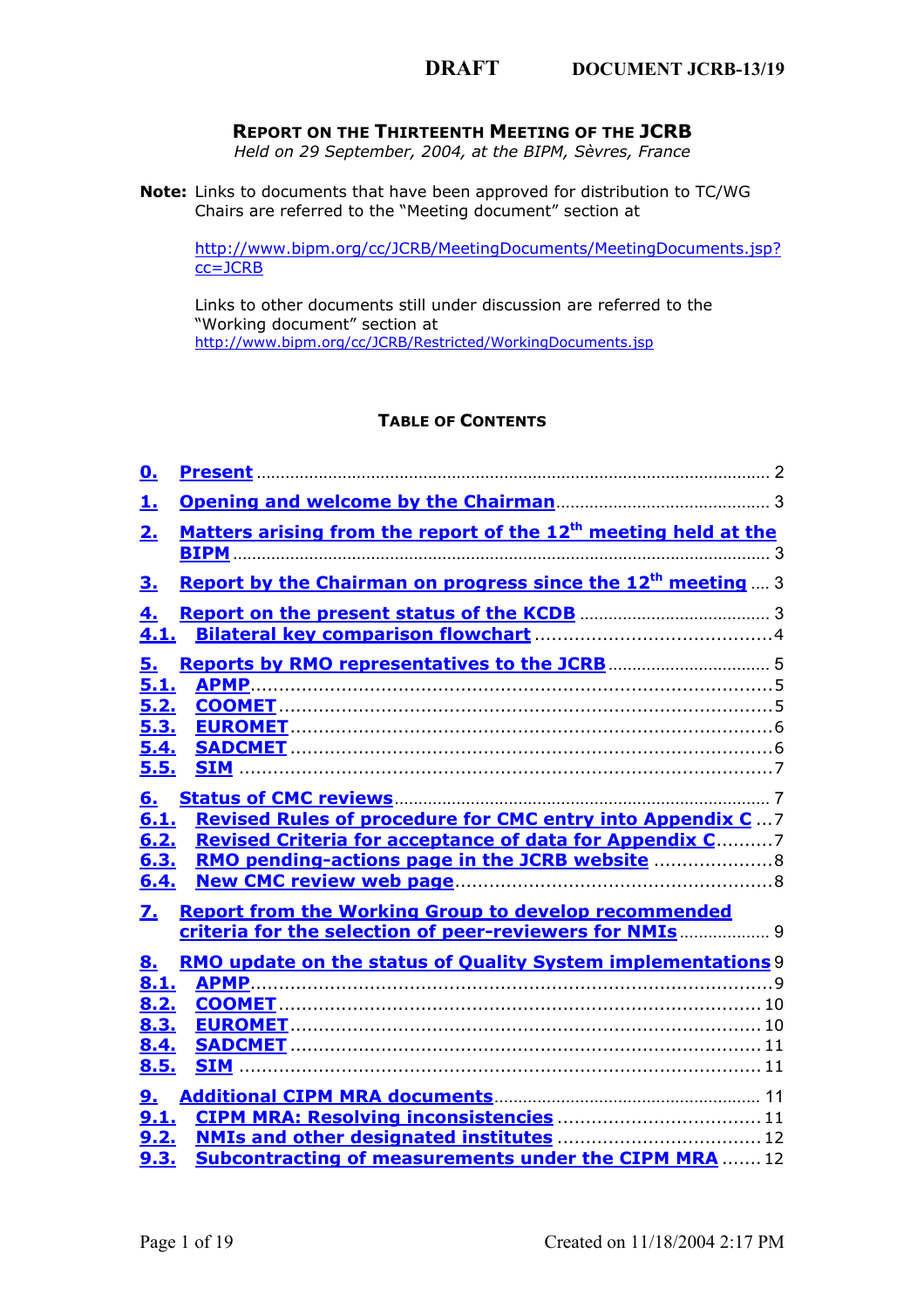| 9.4. Guidelines for the acceptance of CRMs in Appendix C of the |  |
|-----------------------------------------------------------------|--|
| <b>CIPM MRA</b> 14                                              |  |
|                                                                 |  |
| 11. Progress on JCDCMAS <b>Example 20</b> 15                    |  |
|                                                                 |  |
|                                                                 |  |
|                                                                 |  |
| 15. Report on the MRA presentation at the WTO/TBT  17           |  |
|                                                                 |  |
|                                                                 |  |
|                                                                 |  |
|                                                                 |  |

# <span id="page-1-0"></span>0. Present

# **Back to Table of Contents**

| Dr. William Anderson           | SIM             |
|--------------------------------|-----------------|
| Dr. Vladimir I Belotserkovskiy | <b>COOMET</b>   |
| Dr. Seton Bennett              | <b>EUROMET</b>  |
| Prof. Matey Bily               | <b>COOMET</b>   |
| Dr. Stephen Carpenter          | <b>SIM</b>      |
| Dr. Ismael Castelazo           | <b>BIPM</b>     |
| Dr. Salvador Echeverría        | <b>SIM</b>      |
| Dr. Rohana Ediriweera          | <b>APMP</b>     |
| Mr. Luiz Carlos Gomes          | <b>SIM</b>      |
| Mr. Paul Hetherington          | <b>EUROMET</b>  |
| Dr. Hidetaka Imai              | APMP            |
| Dr. Keith Jones                | <b>APMP</b>     |
| Dr. Joao Jornada               | <b>SIM</b>      |
| Dr. Robert Kaarls              | <b>CIPM</b>     |
| Dr. Sergey Korostin            | <b>COOMET</b>   |
| Prof. Dr Michael Kühne         | <b>EUROMET</b>  |
| Mr. Lam Kong Hong              | <b>APMP</b>     |
| Dr. Jim McLaren                | <b>SIM</b>      |
| Dr. Mukayi Musarurwa           | <b>SADCMET</b>  |
| Ing. Quím. Luis Mussio         | <b>SIM</b>      |
| Dr. Héctor Nava Jaimes         | <b>SIM</b>      |
| Dr. Anatoly Pokhodun           | <b>COOMET</b>   |
| Dr. Attilio Sacconi            | <b>EUROMET</b>  |
| Dr. Takashi Usuda              | APMP            |
| Mr. Ngo Huy Van                | APMP            |
| Prof. Andrew Wallard           | BIPM (Chairman) |
| Dr. Nikolai Zhagora            | <b>COOMET</b>   |
|                                |                 |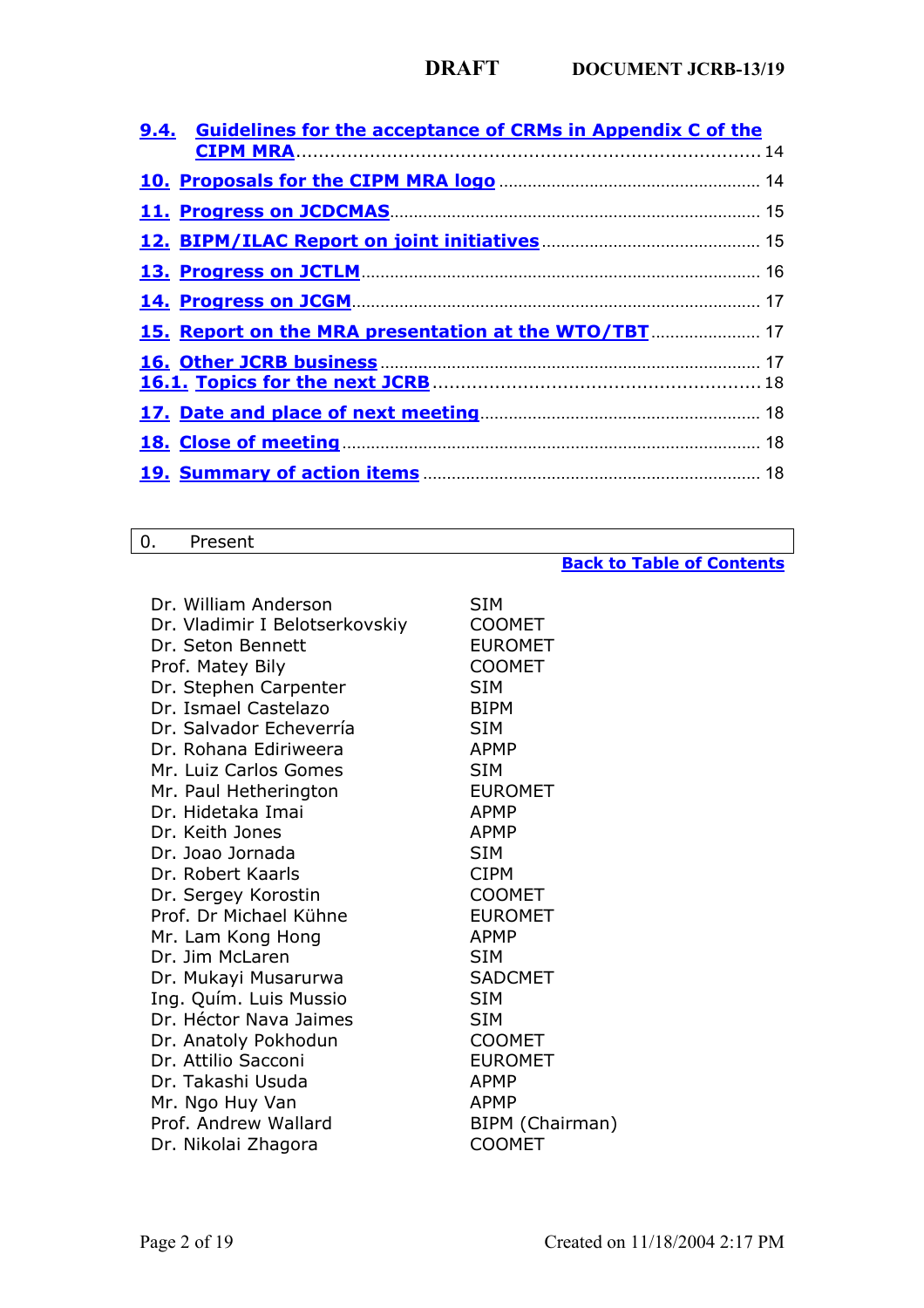A complete list of delegates, with their affiliations and contact data, as well as the names of observers, is given in **Document JCRB-13/01**

<span id="page-2-0"></span>Note: Mr. Laurent Le Mée was present during point 6.4 of the agenda

# 1. Opening and welcome by the Chairman

**Back to Table of Contents**

<span id="page-2-1"></span>The [Chairman welcomed th](https://www.bipm.org/cc/JCRB/MeetingDocuments/13/13_00_Agenda_20040929.pdf)e attendees and invited them to introduce themselves. He then asked for comments and approval of the meeting Agenda, which is included in the table of contents for this report, as well as in **Document JCRB-13/00**.

# 2. Matters arising from the report of the  $12<sup>th</sup>$  meeting held at the BIPM **Back to Table of Contents**

<span id="page-2-2"></span>The Chairman asked for comments on the  $12<sup>th</sup>$  JCRB meeting Report and reviewed **Document JCRB-13/02**, "Matters arising from the 12<sup>th</sup> Meeting". Action items that required further discussion had been already included in the agenda for this meeting. The  $12<sup>th</sup>$  meeting Report was approved.

# 3. Report by the Chairman on progress since the  $12<sup>th</sup>$  meeting **Back to Table of Contents**

The Chairman reported that Indonesia, Jamaica and Viet Nam joined the CIPM MRA since the last JCRB meeting. At present, Costa Rica is the only Associate Member of the CGPM that has not yet signed the MRA.

The Chairman informed the JCRB that the BIPM quality system will be presented at the QS Workshop to be held the following day. Also, one of the issues to be raised at the Directors' meeting will be the use of the MRA statement and logo in calibration certificates, which is an important issue previously discussed at the JCRB in several occasions.

# <span id="page-2-3"></span>4. Report on the present status of the KCDB

# **Back to Table of Contents**

Dr. Ismael Castelazo presented the KCDB report (**Document JCRB-13/04**) submitted by Dr. Claudine Thomas, Head of the KCDB Office. He informed the JCRB that the number of CMCs was reduced by the introduction of uncertainty matrices. These matrices allow the presentation of services whose uncertainty varies with one or two parameters as a single CMC. Hence, the number of CMCs in Appendix C decreased since the last report even while several new CMC files were approved and published in the period.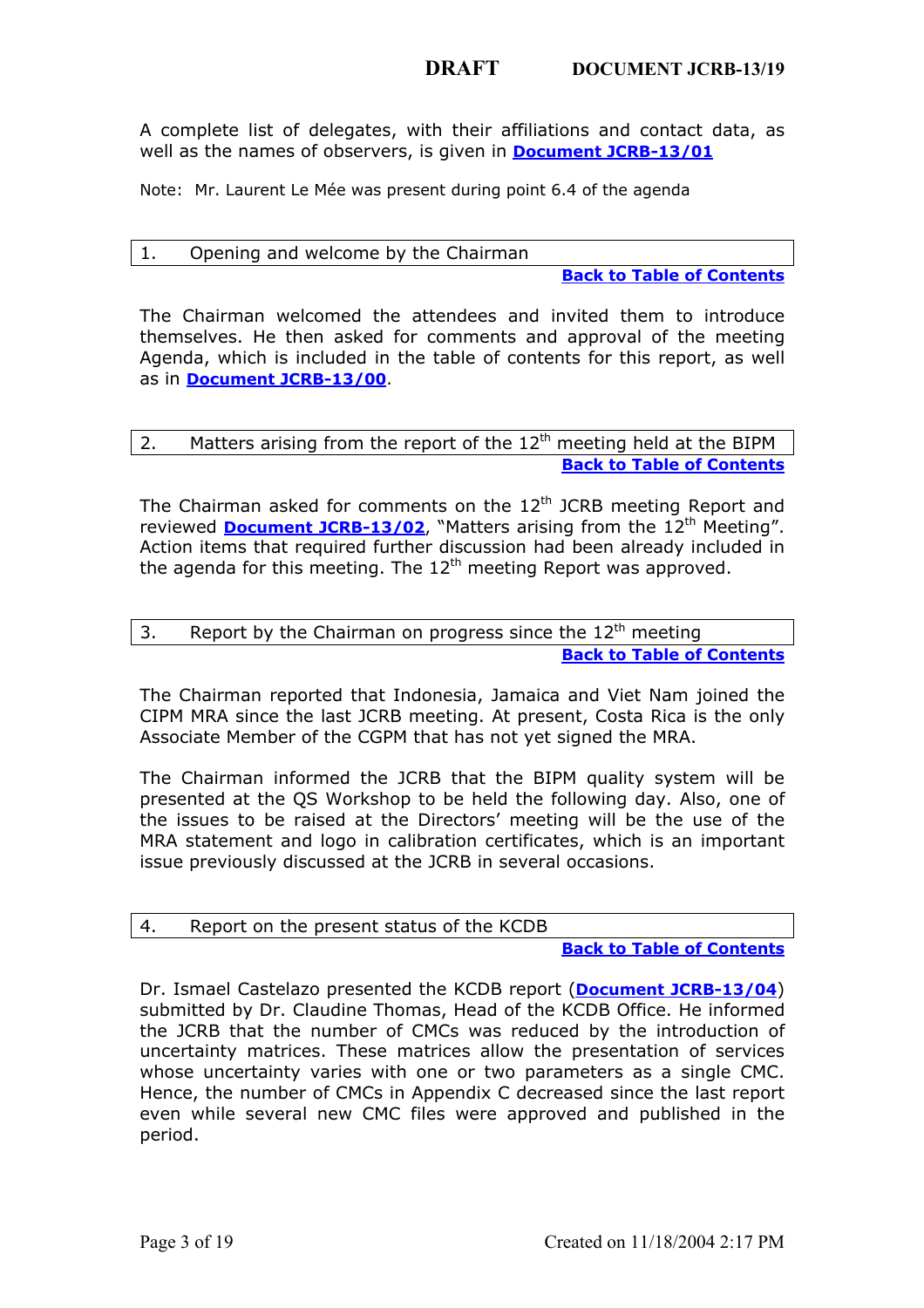At the request of APMP, approval dates were added to each new CMC, starting on 24 May 2004. This date will allow users to verify if a particular certificate was published in Appendix C at the time it was issued.

A new feature of the database is the availability of absolute URL addresses for Appendices B and C. These addresses may be copied and pasted in documents or e-mails, thus avoiding the need to repeat the search every time the same information is required. This feature also provides NMIs with a tool to communicate a full or a partial list of their CMCs to interested users who may not be familiar with the KCDB search engine.

Finally, it is now possible to download from the JCRB web page the final [Excel files used to uplo](https://www.bipm.org/JCRB)ad CMCs to Appendix C. These files include the final format modifications that the KCDB might have introduced and are the recommended starting point for any revision of published CMCs. The link is found in the Summary box of the JCRB CMC-review web page (**www.bipm.org/JCRB**) under "Get published CMCs".

<span id="page-3-0"></span>The number of visits to the KCDB has remained relatively constant although several important private organizations have started visiting the page (see the report). The Chairman requested the JCRB members to inform the BIPM if they new who in particula[r within these companies](#page-0-0) might be visiting the KCDB.

# 4.1. Bilateral key co[mparison flowchart](https://www.bipm.org/cc/JCRB/MeetingDocuments/13/13_04(1)_Bilateral_KC_flowchart.pdf)

#### **Back to Table of Contents**

Dr. Castelazo tabled **Document JCRB-13/04(1)** and explained that this document is issued in response to frequent questions received at the BIPM on whether bilateral comparisons need to be approved and registered following a different process than that approved for key or supplementary comparisons.

The flowchart indicates that the participant in a previous comparison should be the pilot laboratory in a subsequent bilateral comparison. It was noted that this does not apply to key comparisons where there are only two participants. The document will be modified to include this case.

Mr Hetherington and Dr. Kühne pointed out that the artifact to be circulated in a subsequent comparison should be different from the one used in the previous comparison because the results were already known. Dr. Kaarls commented that, in that case, that would be a new comparison. Mr. Van asked if the standard used in the subsequent comparison was of the same level as that of the previous one, to which Prof. Wallard answered in the affirmative.

Dr Sacconi and Mr. Lam suggested that this document should be circulated to the TC/WG Chairs for comments before it is approved by the JCRB. The JCRB agreed.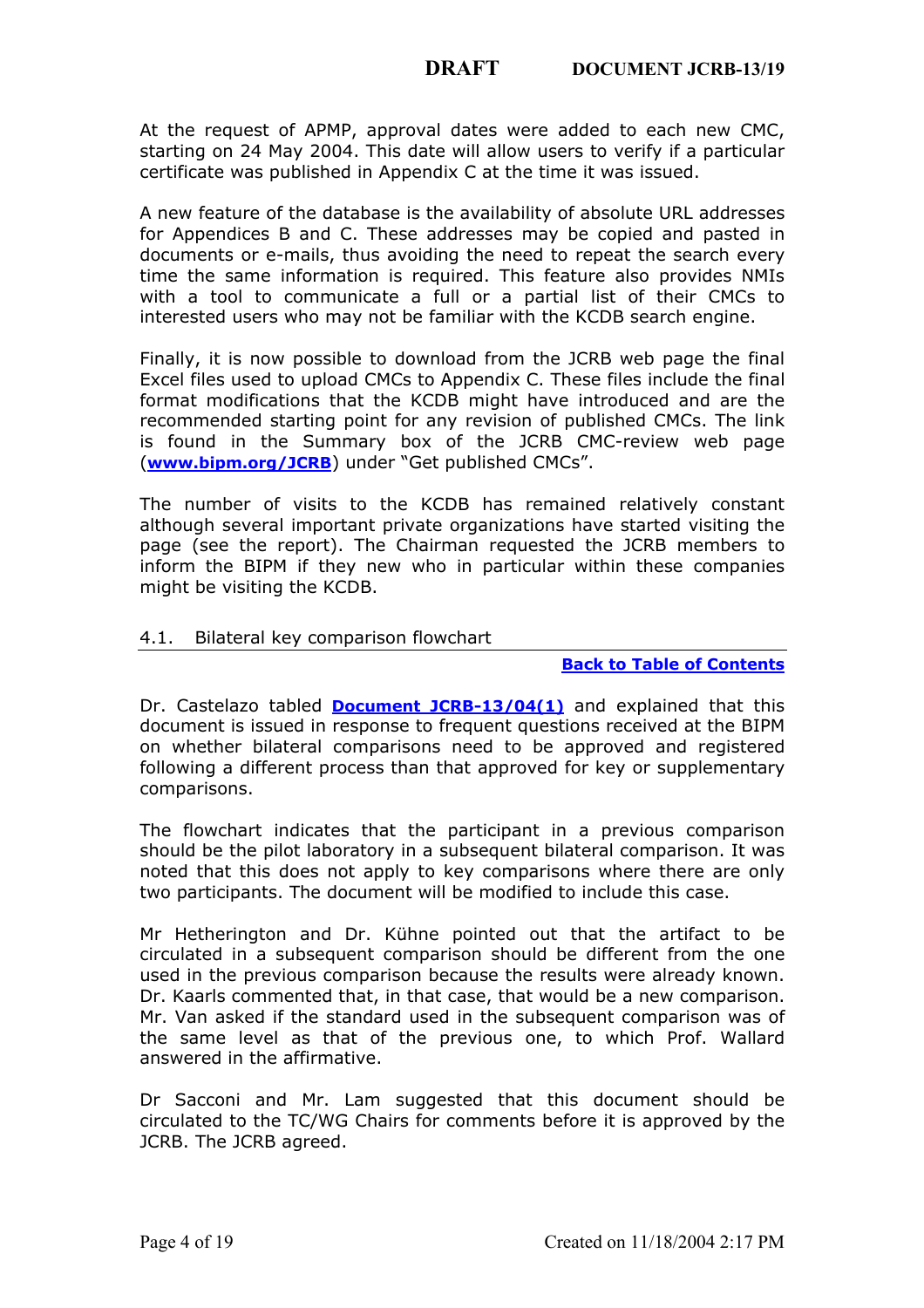# <span id="page-4-0"></span>**Action 13/ 1 RMO Representatives to circulate Document JCRB-13/04(1) to their TC/WG Chairs for comments and forward them to the JCRB Executive Secretary by 3 December 2004.**

<span id="page-4-1"></span>5. Reports by RMO representatives to the JCRB

**[Back to Table of Contents](#page-0-0)**

### 5.1. APMP

### **Back to Table of Contents**

Mr. Lam Kong Hong tabled **Document JCRB-13/05(1)**. On the topic of quality system reviews, he mentioned that APMP accepts three pathways for NMIs to demonstrate compliance with the MRA requirements: a) Third party accreditation; b) ISO 9001 certification and attestation by technical peers and c) Attestation by a team consisting of quality system experts and technical peers, organised through APLAC or a recognised accreditation body.

Dr Kühne asked if accreditation information was accepted at face value. Mr. Lam responded that it is only used as supporting documentation but reviewed by the respective technical committee. The Chairman inquired if the technical committee needed to accept the technical assessors in the case of third party accreditation. Mr. Lam indicated that that was true for APMP. Dr. Kühne expressed his concern that accreditation and peer review for the CIPM MRA were being mixed in the same process. Mr. Lam responded that APMP uses accreditation as an efficient mechanism for NMIs to demonstrate compliance to ISO 17025 but with peers as technical assessors. He added that NMIs will be asked at the forthcoming APMP General Assembly to formally inform if all their CMCs are covered by a quality system. The Technical Committees will be responsible for reviewing this information.

Mr. Van reported on the work of the APMP Developing Economy Committee. They have a budget of 30 000 USD which is very limited for their needs but have been able to supplement it with the help of PTB and NMIJ. One additional difficulty in developing countries is the time it takes to go through the government channels to obtain approval to sign the MRA, which, in the case of Viet Nam, was one year.

<span id="page-4-2"></span>Dr. Usuda commented on the reorganization of NMIJ and the relationship between the NMI and the new Research Institute of Instrumentation Frontier (RIIF). In response to questions from JCRB members, Dr. Usuda clarified that the RIIF will not be designat[ed to maintain national](#page-0-0) standards or offer calibration or measurement services.

# 5.2. COOMET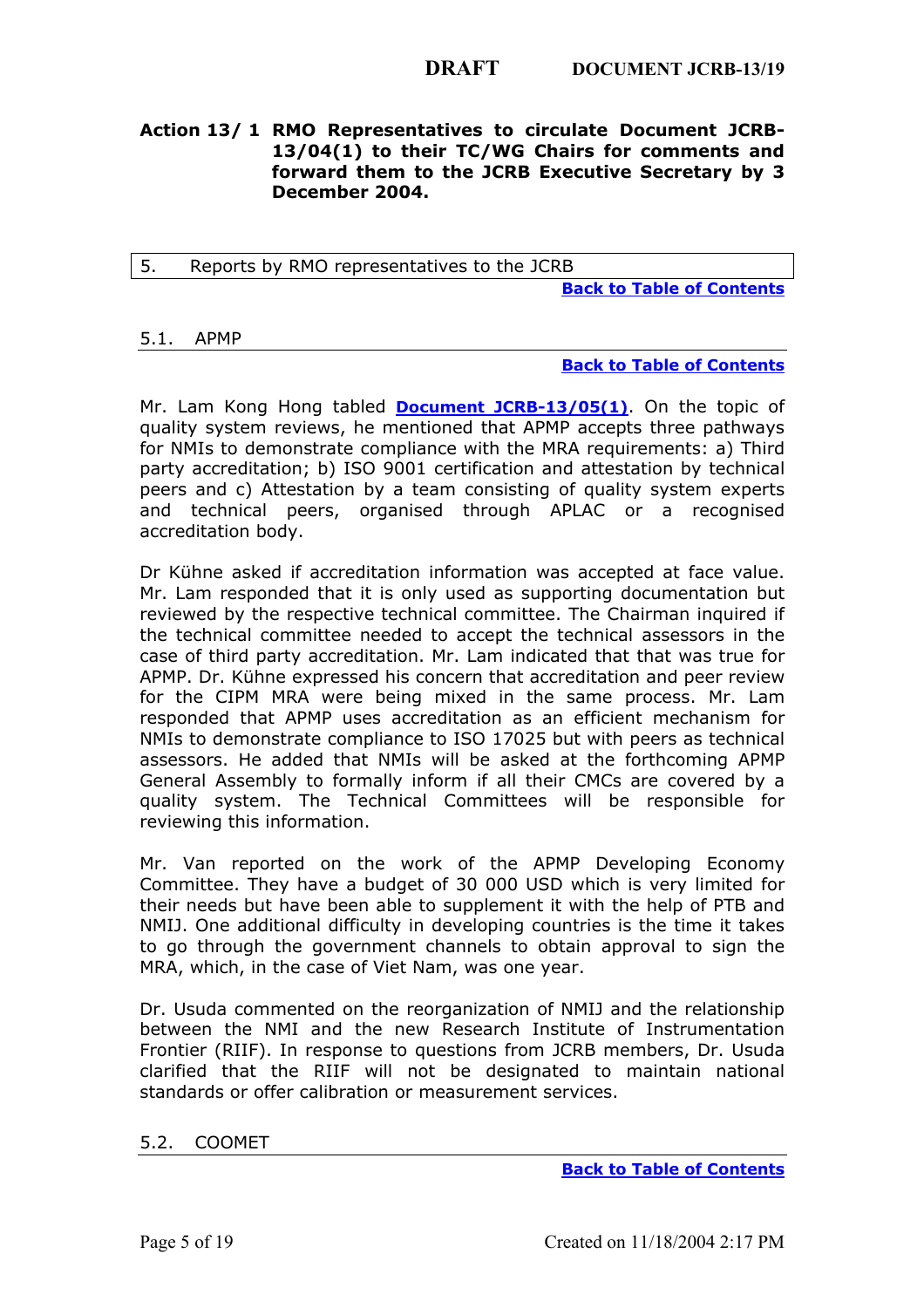Dr. Vladimir Belotserkovskiy tabled document **JCRB-13/05(2)**, which includes the COOMET report and four appendices. He reported that Dr. Jagora was re-elected as President of COOMET for a second three-year period.

The COOMET Representative informed that the Center of national measurement standards of the Uzbekistan Agency for standardization, metrology and certification is the newest member of COOMET.

Other COOMET members that are submitting their CMCs through this MRO include Ukrania, Byelarus and Cuba. These NMIs, as well as Ukraine, have very few comparison results available to support thair CMCs. For this reason, COOMET has started a Comparison Program, specifically aimed at supporting the CMCs from its members. Nine COOMET comparisons are currently registered in the KCDB, which is a significant improvement over the two that were registered last year.

<span id="page-5-0"></span>The Chairman reminded the JCRB to please re[gister their supplementary](#page-0-0) comparisons in Ap[pendix B as soon as possible](https://www.bipm.org/cc/JCRB/MeetingDocuments/13/13_05(3)_EUROMET_Report.pdf).

# 5.3. EUROMET

### **Back to Table of Contents**

Dr. Bennett tabled **Document JCRB-13/05(3)**. EUROMET currently has 31 full members, 24 are signatories of the Metre Convention and 3 are Associates of the CGPM. Of these 31 members 28 are signatories of the CIPM MRA. New members of EUROMET Estonia, Lithuania, Malta and Rumania were accepted at the 18<sup>th</sup> General Assembly.

<span id="page-5-1"></span>The EUROMET Representative summarised the progress in the QS Forum since the last meting and informed the JCRB t[hat the QS template has](#page-0-0) been updated and will [be presented on agenda ite](https://www.bipm.org/cc/JCRB/MeetingDocuments/13/13_05(4)_SADCMET_Report.pdf)m 8.3.

# 5.4. SADCMET

### **Back to Table of Contents**

Dr. Musarurwa tabled **Document JCRB-13/05(4)**. SADCMET currently has fifteen Full Members and four Associate Members. Only Egypt, Kenya and South Africa are signatories of the CIPM MRA. Only South Africa has CMCs published in Appendix C.

<span id="page-5-2"></span>SADCMET has continued its activities in support of members with less developed capabilities. Among them, Dr. Musarurwa mentioned the implementation of a proficiency testing exercise for water testing with the help of PTB, the establishment of a Technical Committee aimed at improving measurement practices in small and medium enterprises and, finally, a project to establish a basic metrology [infrastructure in Lesotho](#page-0-0) with the help of PTB.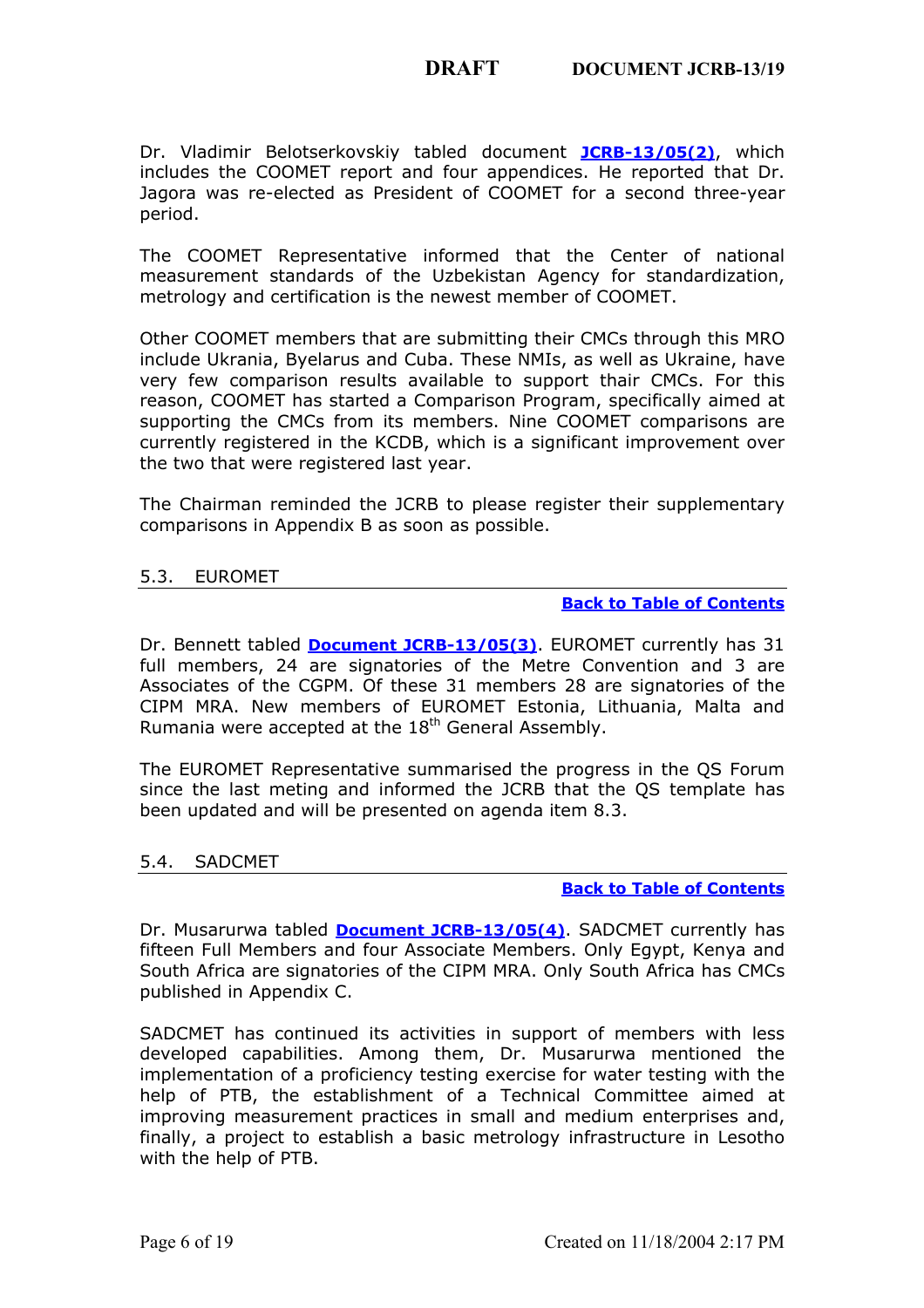5.5. SIM

**Back to Table of Contents**

Ing. Luis Mussio tabled **Document JCRB-13/05(5)** and reviewed out the list of meetings and workshops that have been carried out at SIM in the past six months. He also mentioned the current list of SIM comparisons that is presented as an annex to the report.

<span id="page-6-0"></span>The next SIM General Assembly will take place in Margarita Island, Venezuela, on 1-6 November 2004.

### <span id="page-6-1"></span>6. Status of CMC reviews

**Back to Table of Contents**

# 6.1. Revised Rules of procedure for CMC entry into Appendix C

Dr. Castelazo tabled **Document JCRB-13/06(1)** "JCRB Rules of Procedure for CMC entry into Appendix C". He explained that this proposal incorporates the direct interaction of the TC/WG Chairs that is being proposed as a method to simplify the CMC review process. It also includes the possibility of posting CMC files directly for approval for the cases when they have been reviewed by a Consultative Committee Working Group on CMCs or when the TC/WG Chairs approve a small number of CMCs for a fast track process.

Mr. Hetherington suggested maintaining step f) in the previous document "NMIs revise their CMCs as necessary and re-submit to local RMO" which had been deleted in the draft proposal to keep the instructions at the RMO level. Dr. Kühne proposed distributing the document to the TC/WG Chairs for comments before approving it formally. The JCRB agreed to both proposals.

- **Action 13/ 2 The Executive Secretary to add step f) from Document JCRB-7/1 to Document 13/06(1) "JCRB Rules of Procedure for CMC entry into Appendix C" and to distribute it to JCRB Members.**
- <span id="page-6-2"></span>**Action 13/ 3 RMO Representatives to distribute the revised Document JCRB-13/06(1) to their TC/WG Chairs for comments and forward them to the JCRB Executive Secretary by 3 December 200[4.](#page-0-0)**

# 6.2. Revised Criteria for accep[tance of data for](https://www.bipm.org/cc/JCRB/MeetingDocuments/13/13_06(2)_Criteria_for_acceptance_of_data_for_Appendix_C.pdf) Appendix C

**Back to Table of Contents**

Dr. Castelazo tabled Document **JCRB-13/06(2)** "Criteria for acceptance of data for Appendix C". He explained that this document is proposed as an update for the post-transition period that eliminates all references to that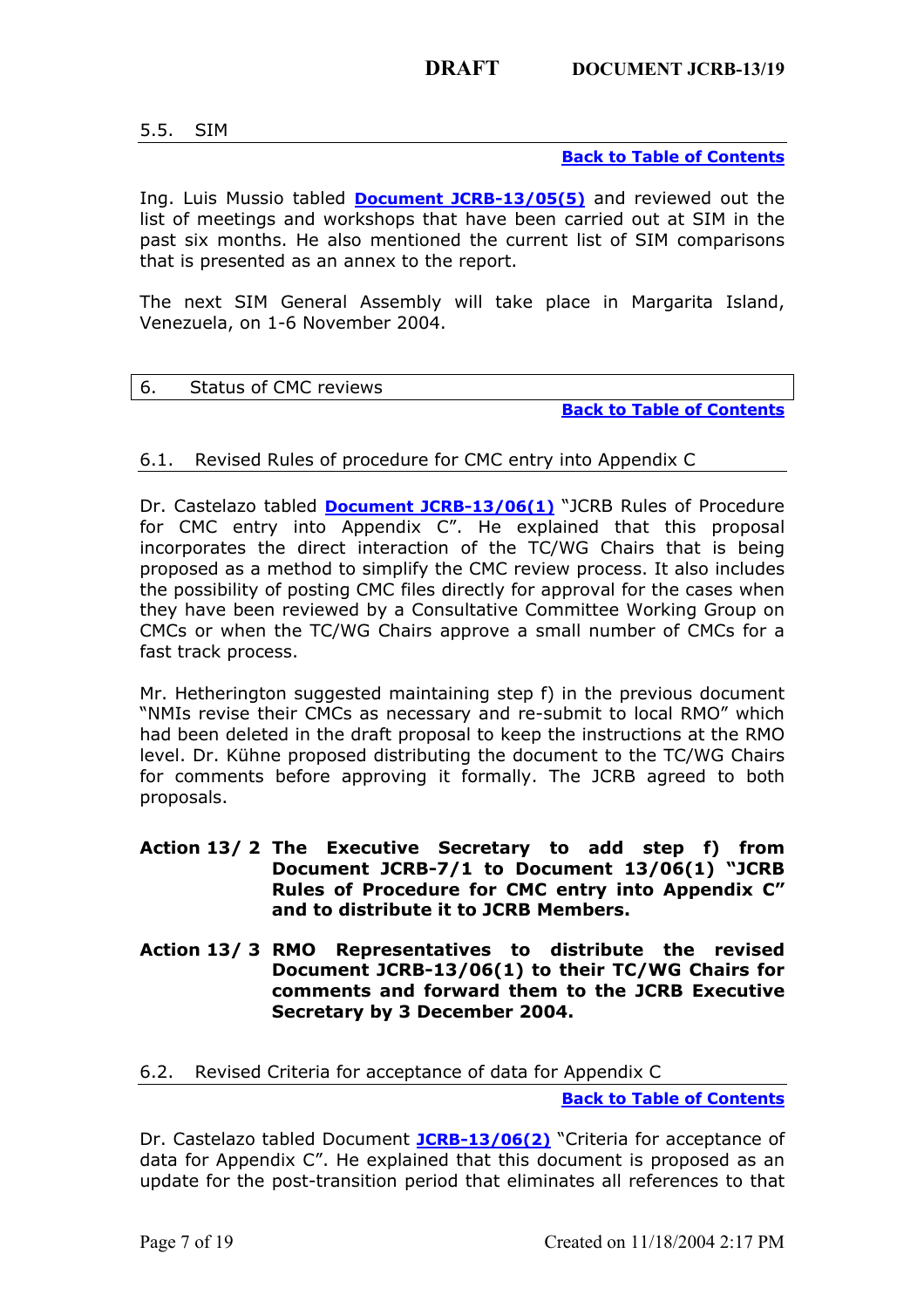period from the current criteria. He also presented some language modifications proposed by the CCRI WG on CMCs.

The JCRB was also of the opinion that this document should be distributed to the TC/WG Chairs for comments before being approved by the JCRB.

# **Action 13/ 4 RMO Representatives to distribute Document JCRB-13/06(2) to their TC/WG Chairs for comments and forward them to the JCRB Executive Secretary by 3 December 2004.**

# <span id="page-7-0"></span>6.3. RMO pending-actions page in the JCRB website

**Back to Table of Contents**

This point was covered during agenda item 4, "Report on the present status of the KCDB".

As agreed by the JCRB during its  $12<sup>th</sup>$  meeting, the status report that used to be sent by th[e Executive Secretary](https://www.bipm.org/JCRB) was replaced by a web page that gives this status on real time. JCRB attendees were shown the location of this page ("RMO pending actions" link in the "Summary" box of the CMCreview web page **www.bipm.org/JCRB**) and saw that it includes the dates (shown in red when overdue) when RMOs are required to perform the next action in the CMC review process.

# <span id="page-7-1"></span>6.4. New CMC review web page

### **Back to Table of Contents**

Dr. Castelazo and Mr. Laurent Le Mée demonstrated the new CMC-review web page that is being proposed to allow the TC/WG Chairs interact directly with this application. It was shown that all information posted in the web page would be sent automatically to all RMO Representatives, TC/WG Chairs in the same area and the Executive Secretary. Files posted will be sent by e-mail and maintained in the web page for future downloading. All actions on the web page will trigger automatic e-mails, including acknowledgements of receipt and votes on a final file. The web page will also manage automatically the deadlines.

An important feature of this proposal is that the Executive Secretary of the JCRB will always be able to modify any information posted in error or to reinstate the review status of an interested RMO in special circumstances.

Attendees suggested several improvements to the web page, including adding appropriate deadlines to the text of the messages, posting a file with a web page instruction manual. Dr. Seton proposed that the new web page be accepted on a trial basis for a period of 12 months, to which the JCRB expressed its consent. Dr. Castelazo informed the JCRB that after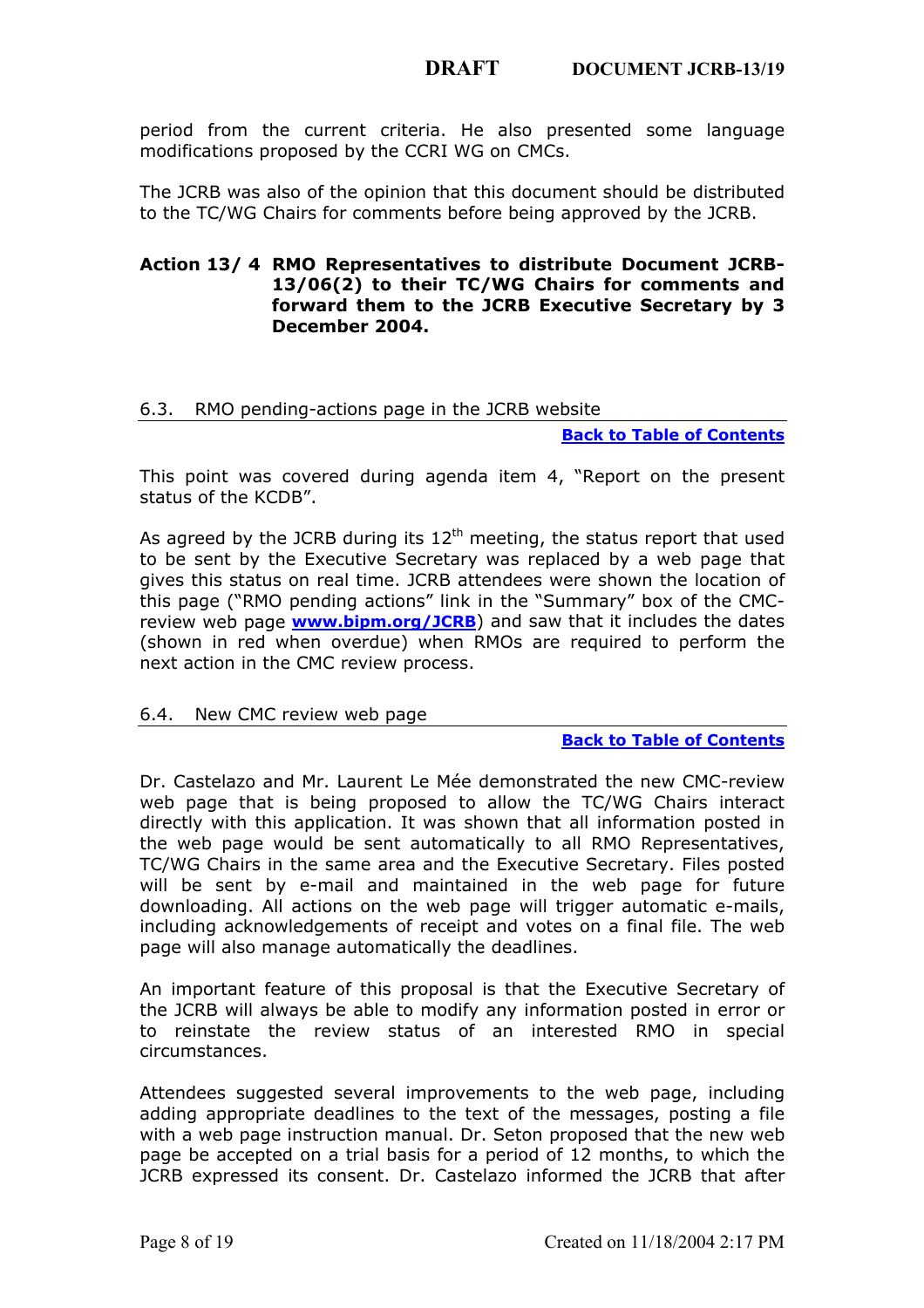incorporating the minor modifications proposed and verifying its performance the new web page will be put into operation on 1 November 2004.

# <span id="page-8-0"></span>**Action 13/ 5 The Executive Secretary to develop a user's manual for the new web page and to release it for operation by 1 November 2004.**

7. Report from the Working Group to develop recommended criteria for the selection of peer-reviewers for NMIs

**Back to Table of Contents**

Mr. Lam reported that the working group had yet reached a consensus. The Chairman asked if there had been any particular problems, to which Dr. Kühne responded that EUROMET was concerned with defining the role of the reviewers. They had considered two possible situations which may be similar but not exactly the same. In the first case, the peer review would be requested by the NMI. In the second it would be requested by the Technical Committee when they had a concern during the CMC review. Dr. Kühne stated that he and Mr. Lam planned to present to the JCRB a proposal by the next meeting which will incorporate the various situations of peer reviews and will use ISO 17011 as a template.

Prof. Wallard asked if this proposal would include special calibrations with very small uncertainties. Dr. Kühne replied that that would be the case when the TC had concerns.

# <span id="page-8-1"></span>**Action 13/ 6 Mr. Lam and Dr. Kühne to present to the JCRB a proposal on the recommended criteria for the selection of peer-reviewers by the next meeting**

<span id="page-8-2"></span>

| 8. | RMO update on the status of Quality System implementations |
|----|------------------------------------------------------------|
|    | <b>Back to Table of Contents</b>                           |

# 8.1. APMP

#### **Back to Table of Contents**

Dr. Usuda tabled Document JCRB-13/08(1), which provides details on the APMP requirements for fulfilling point 7.3 of the CIPM MRA.

Dr. Castelazo asked Dr. Usuda to clarify the APMP requirement that, when NMIs choose to be accredited, the uncertainties accepted in the accreditation scope (Best Measurement Capabilities or BMCs) should be equal or smaller than the uncertainties declared in the Calibration and Measurement Capabilities. Prof. Wallard and Dr. Kaarls expressed their concern that this requirement implies that accreditors may approve smaller uncertainties for the same CMCs than those approved by the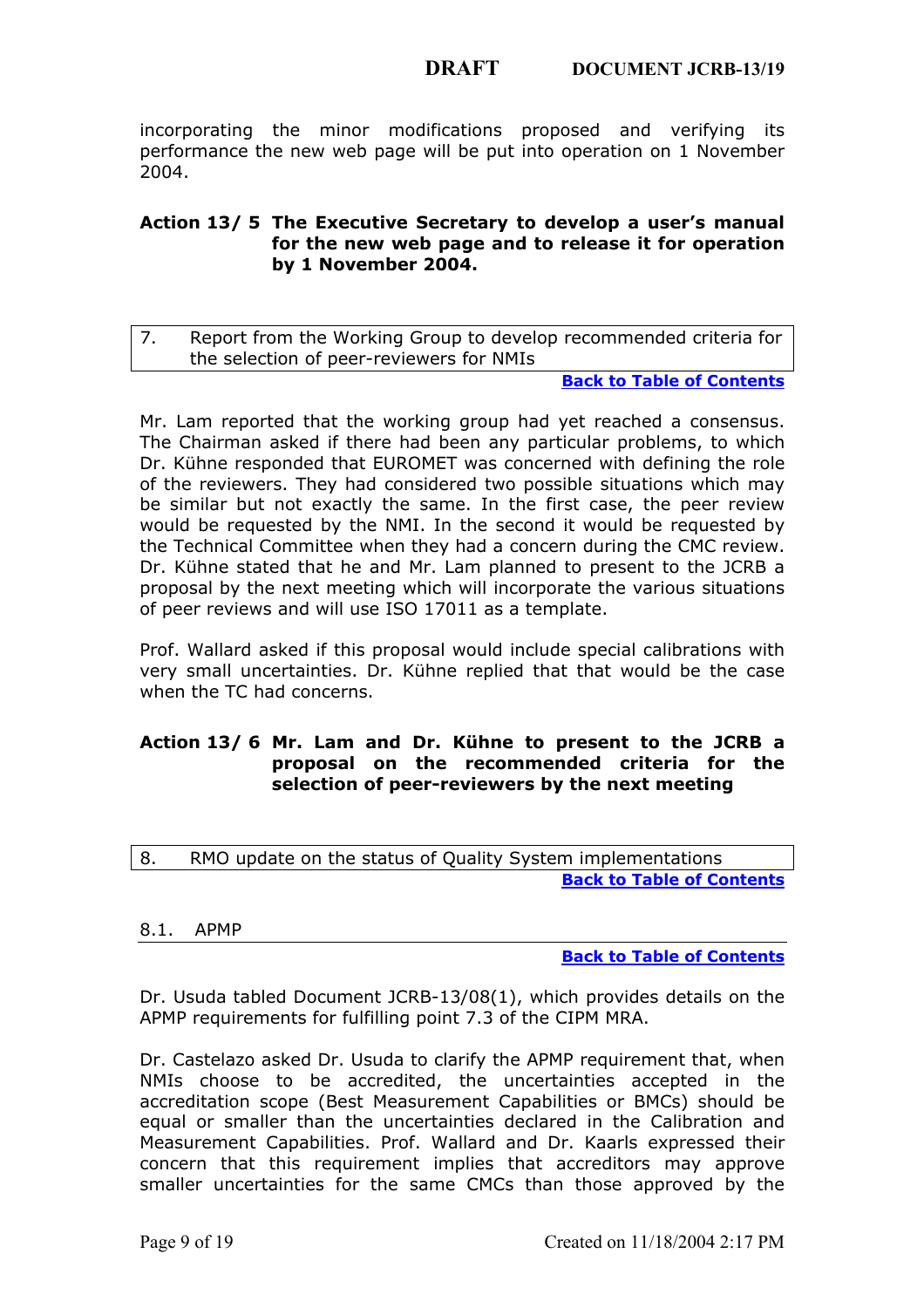inter-regional review. Mr. Jones explained that this situation might be true only for a few months, while the CMCs undergo an inter-regional review. At APMP they use the accreditation evidence, if it exists, to support the CMCs during the intra-regional review.

Ing. Mussio expressed his opinion that this procedure will confuse accreditors. Mr. Lam pointed out that it was possible for an NMI to be accredited for smaller uncertainties than the CMCs, but reiterated Mr Jones' comment that this was only an interim situation. Dr. Kühne indicated that the Metre Convention organisations should establish the uncertainties required to assess traceability and that accreditors should not approve smaller uncertainties.

Prof. Wallard concluded the point by requesting APMP to reflect on this policy.

At a later point during the meeting, Dr. Usuda presented Document JCRB-10/8(1c) "JCRB Guidelines for the monitoring and reporting of the operation of Quality Systems by RMOs". Point 2.2 in this document states that "the claimed CMC uncertainty must not be smaller than the uncertainties claimed in the scope of the accreditation". Dr. Kaarls commented that this document should be revised.

# <span id="page-9-0"></span>8.2. COOMET

# **Back to Table of Contents**

Prof. Bily tabled Document JCRB-13/08(2). He indicated that in COOMET the QS Forum is in charge of reviewing QS implementations for CIPM MRA purposes. Prof. Bily commented that COOMET is in the process of adapting ISO/IEC 17025 for the use of NMIs. They use ISO 9001 certification as support but that this is not enough to have confidence in the technical competence of calibration laboratories.

Prof. Wallard asked if COOMET requires ISO 9001 certification. Prof. Bily replied that it is not required but only used for support.

# <span id="page-9-1"></span>8.3. EUROMET

#### **Back to Table of Contents**

Dr. Sacconi tabled Document JCRB-13/08(3). He indicated that EUROMET has made some additions and corrections to the tables presented at the  $12<sup>th</sup>$  meeting of the JCRB and this document is presented as an update of that report.

Among the recommendations issued by the EUROMET QS Forum, Dr. Sacconi mentioned the need to develop a procedure to monitor the CMC review process. Dr. Bennett indicated that there will be a recommendation for the next General Assembly to convert the QS Forum into a full Technical Committee.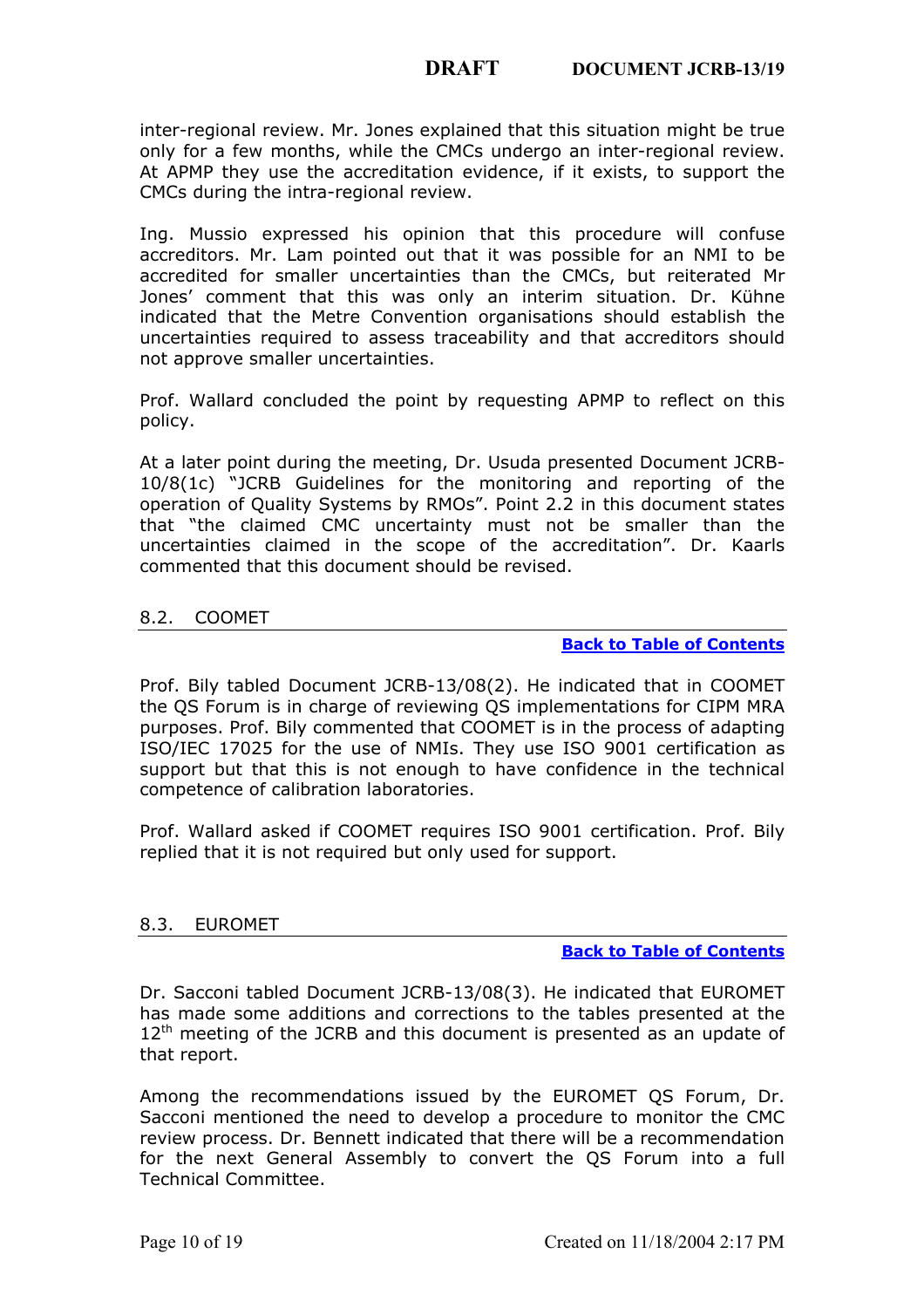# <span id="page-10-0"></span>8.4. SADCMET

# **[Back to Table of Conte](https://www.bipm.org/cc/JCRB/MeetingDocuments/13/13_05(4)_SADCMET_Report.pdf)nts**

Dr. Musarurwa discussed the second half of **Document JCRB-13/05(4)**. He indicated that in SADCMET only Kenya and South Africa have implemented ISO 17025 quality systems.

South Africa is the only country in SADCMET with CMCs published in Appendix C, has been accredited by SANAS, the South African national accreditation body, and has been peer-reviewed by SADCMET using assessors from NMIs in SADCMET, SIM, APMP and EUROMET.

### <span id="page-10-1"></span>8.5. SIM

### **Back to Table of Contents**

Dr. Anderson made an overview of activities of the SIM QS Task Force. This group had held several organizational meetings in the past but the first working meeting took place in Queretaro, Mexico, in May 2004. At this meeting three NMIs presented their quality systems; two were approved unconditionally and one was requested to clarify the role of their administration in the quality system. The Task Force will meet again in Venezuela in November and has plans for another meeting in February 2005. In these meetings, the QS Task Force expects to complete the review an approval of the QS of all six SIM NMIs with CMCs in Appendix C. It is foreseen that very few CMCs will have to be deleted at the end of this process for not having met the MRA QS requirements.

# <span id="page-10-2"></span>9. Additional CIPM MRA documents

**Back to Table of Contents**

# <span id="page-10-3"></span>9.1. CIPM MRA: Resolving inconsistencies

# **Back to Table of Contents**

Prof. Wallard tabled **Document JCRB-13/09(1)**. This paper presents the CIPM position on several sections of the text of the CIPM MRA which needed interpretation, including the identification of "signatory" NMIs, participation of Associate Members and Designated Institutes in CC and RMO comparisons, participation in the MRA of international and intergovernmental bodies, reports of activities from participating NMIs and the use of ISO/IEC 17025 and Guide 34.

Dr. Kühne suggested that any reference to normative standards should include the date in its designation. Prof. Wallard agreed.

# **Action 13/ 7 The Chairman to revise Document JCRB-13/09(1) according to the discussion in the meeting and send it for comments to the members of the JCRB**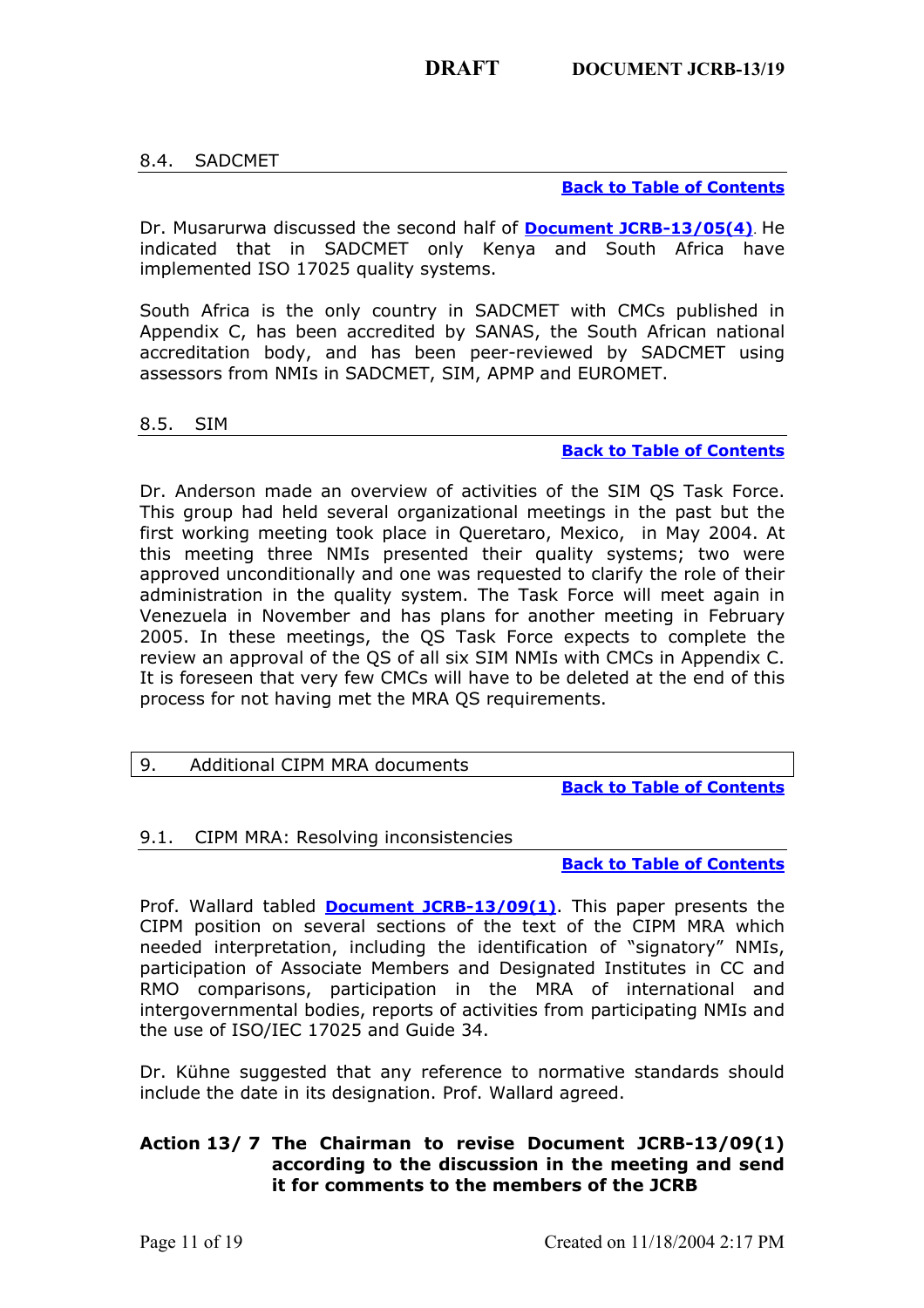# <span id="page-11-0"></span>9.2. NMIs and other designated institutes

### **Back to Table of Contents**

Prof. Wallard tabled **Document JCRB-13/09(2)rev**.

Dr. Sacconi asked that an alternative to the term "leading institute" be used because in some countries the various designated institutes have equal standing. The JCRB Chairman indicated that the CIPM will look for a better term.

Dr. Kaarls pointed out that the word "completely" in the first bullet of point 2.6 should be eliminated and the two sentences in the last bullet should be in separate paragraphs. Commenting on the last bullet of the same point:

"Designating authorities should be aware that by designating laboratories in the private sector, this may have a direct influence on the market position of other commercial companies in their own or even in other countries. The designating authority is responsible for ensuring that the designation does not confer unfair market advantage to the designated institute in its normal commercial activities carried out in competition with other companies world-wide"

he recognized that it is very difficult to ensure that no unfair market advantage is given to a designated institute. He understands that the CIPM has no power to enforce this rule but he pointed out that it is stated as a strong warning. Dr. Bennett commented that the second sentence uses the word "responsible" and that is interpreted as more than a warning. Mr. Hetherington added that the second sentence may not be needed. Dr. Kaarls responded that the CIPM had requested it but that the opinion of the JCRB will be taken under advice.

On point 2.7, Dr. Imai commented that, given the large number of designated institutes, it was now more important that the designation be made by letter, indicating the dates and fields of said designation and that the BIPM keeps a current file with this documentation.

# **Action 13/ 8 The Chairman to revise Document JCRB-13/09(2) according to the discussion in the meeting and send it for comments to the members of the JCRB**

# <span id="page-11-1"></span>9.3. Subcontracting of measurements under th[e CIPM MRA](#page-0-0)

**Back to Table of Contents**

Dr. Kaarls tabled **Document JCRB-13/09(3)**.

Dr. Sacconi indicated that these recommendations are appropriate when the subcontracted service forms part of a wider service being provided by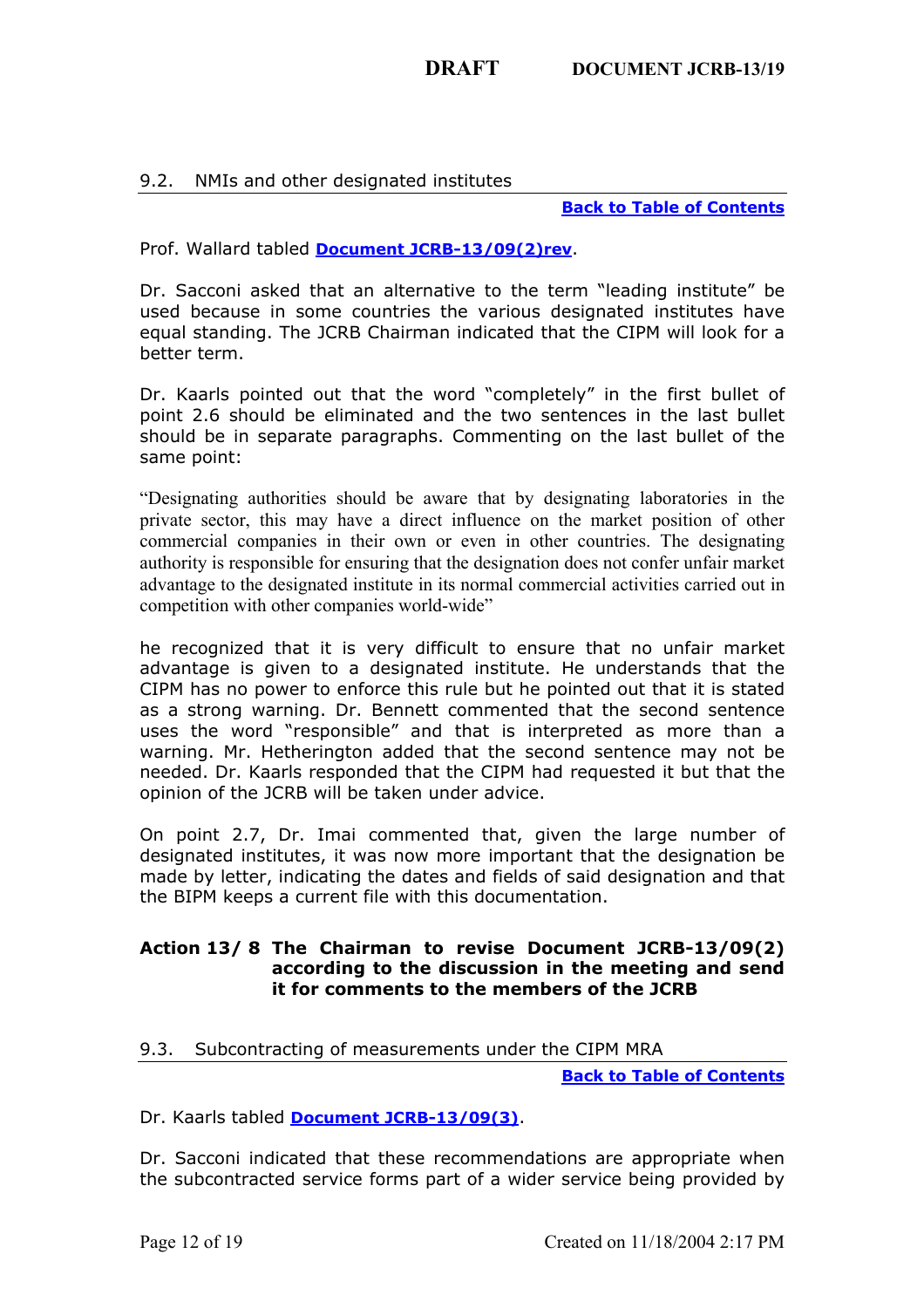the NMI. However, when it is a separate service the "subcontracted" organization should be designated. Dr. Kaarls and Prof. Wallard agreed.

Dr. Imai noted that the document makes reference to four different kinds of participants: lead, designated, subcontracting and collaborating institute. Dr. Kaarls responded that the term used in ISO/IEC 17025 is "subcontractor" but the one employed in ISO Guide 34 is "collaborator". It was necessary to use both terms in the document but they refer to organisations that play a similar role. In Dr. Kaarls' opinion, the difference is not important as long as the subcontractor or collaborator is competent. Dr. Imai expressed his opinion that collaborators in general are less competent than subcontractors and are normally not inclined to co-sign a certificate. Dr. Kaarls responded that collaborators often are competent if their results are used to confirm the values obtained by the NMI and that they are only allowed to co-sign if they normally issue certificates themselves.

Dr. Imai asked if designated institutes are allowed to be subcontractors for other functions. Dr. Kaarls and Prof. Wallard responded that this was allowed.

Dr. Kühne commented that allowing some CMCs to be completely subcontracted would reduce the number of designated institutes and simplify the process. The NMI would still be completely responsible for these CMCs. As an example, he mentioned that PTB could expand its capabilities in the area of length by using a unique comparator that is available in another organisation. Dr. Jornada asked who would sign the certificate in such a case, to which Dr. Kühne responded that it would be PTB. Dr. McLaren asked which organisation would participate in the key comparisons. Dr. Kühne responded that it would be the NMI but that it would be very important to disclose that the instrument resides in a separate organisation to maintain transparency.

Prof. Wallard commented that it would not be convenient to subcontract services in an area in which the NMI does not have capabilities. Dr. Zhagora added that for the most part NMIs should restrict themselves to their own capabilities and only subcontract a small part of the work. Mr. Hetherington suggested that a definition of "subcontracting" could be added to the beginning of the document where it is specified that the subcontracting laboratory must have some capabilities in the area. Dr. Carpenter gave the example of a laboratory that uses a reactor in another facility to irradiate a sample and then performs its own measurements in house. In his opinion, this should not be considered "subcontracting". Dr. Kühne agreed and added that the term "subcontracting" only should be applied to actions where significant tasks are performed on behalf of the laboratory.

Referring to the field of chemistry, Dr. Kaarls noted that collaborating organisations do perform some measurements. Dr. McLaren agreed and added that in the case of reference materials with a complex matrix this is the rule more than the exception. He also commented that when a CRM is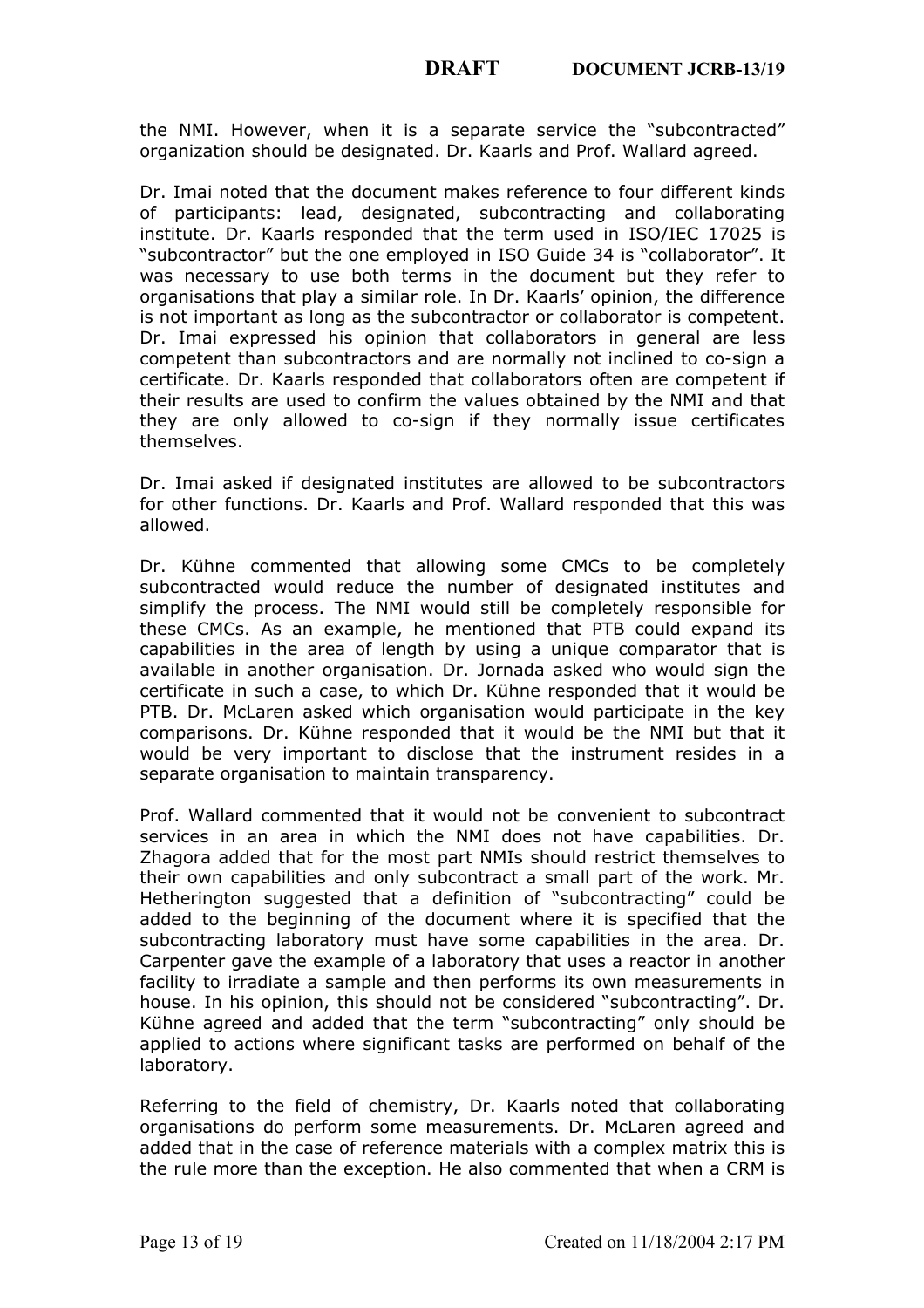produced for the first time a competent laboratory like a university is asked to confirm the results by performing measurements with an alternative method. NRC would not have any problem being responsible for the competence of such a lab but does not agree that they should be required to have a fully-compliant ISO/IEC 17025 quality system because they are not interested in being designated. Dr. Kaarls responded that they would only be required to have a quality system for the part of their activities involved in the collaboration.

Dr. Sacconi indicated that he was not convinced of the benefits of allowing cases like the one illustrated in the third example in the document (length comparator). Dr. Kühne commented that allowing this possibility would help avoid the need to designate commercial companies. Dr. Jornada agreed with the position expressed by Dr. Kühne. Some organisations, like universities, are not committed enough to act as a designated institute. Their capabilities could be accepted if the NMI is responsible but at some point it would be much simpler to cancel a CMC than a designation.

# **Action 13/ 9 Dr. Kaarls to revise Document JCRB-13/09(3) according to the discussion in the meeting and send it for comments to the members of the JCRB**

9.4. Guidelines for the acceptance of CRMs in Appendix C of the CIPM MRA

**[Back to Table of Contents](#page-0-0)**

Dr. Kaarls tabled **[Document JCRB-13/09\(4\)](https://www.bipm.org/cc/JCRB/Restricted/13/13_09(4)_CRM9.pdf)**. He indicated that comments were received from SIM to improve the text and they will be taken into consideration. No other comments were expressed on this document.

<span id="page-13-0"></span>

|  | 10. Proposals for the CIPM MRA logo |  |
|--|-------------------------------------|--|
|--|-------------------------------------|--|

#### **[Back to Table of Contents](#page-0-0)**

Prof. Wallard reminded the JCRB that a statement on the CIPM MRA to be included in calibration and measurement certificates had been approved in English and in French. However, some NMIs have adapted this text into other languages and expressed his concern about how users from other countries will be able to understand it.

The Chairman referred to action  $12/4$  from the  $12<sup>th</sup>$  meeting of the JCRB, which requests RMO representatives to present proposals on the design and possible uses of the logo for the CIPM MRA. No responses were received by the BIPM but Prof. Wallard presented several proposals produced by BIPM staff for consideration by the JCRB. He reiterated his request that RMOs send their own proposals and to continue promoting the use of the MRA statement in the certificates issued by their member NMIs.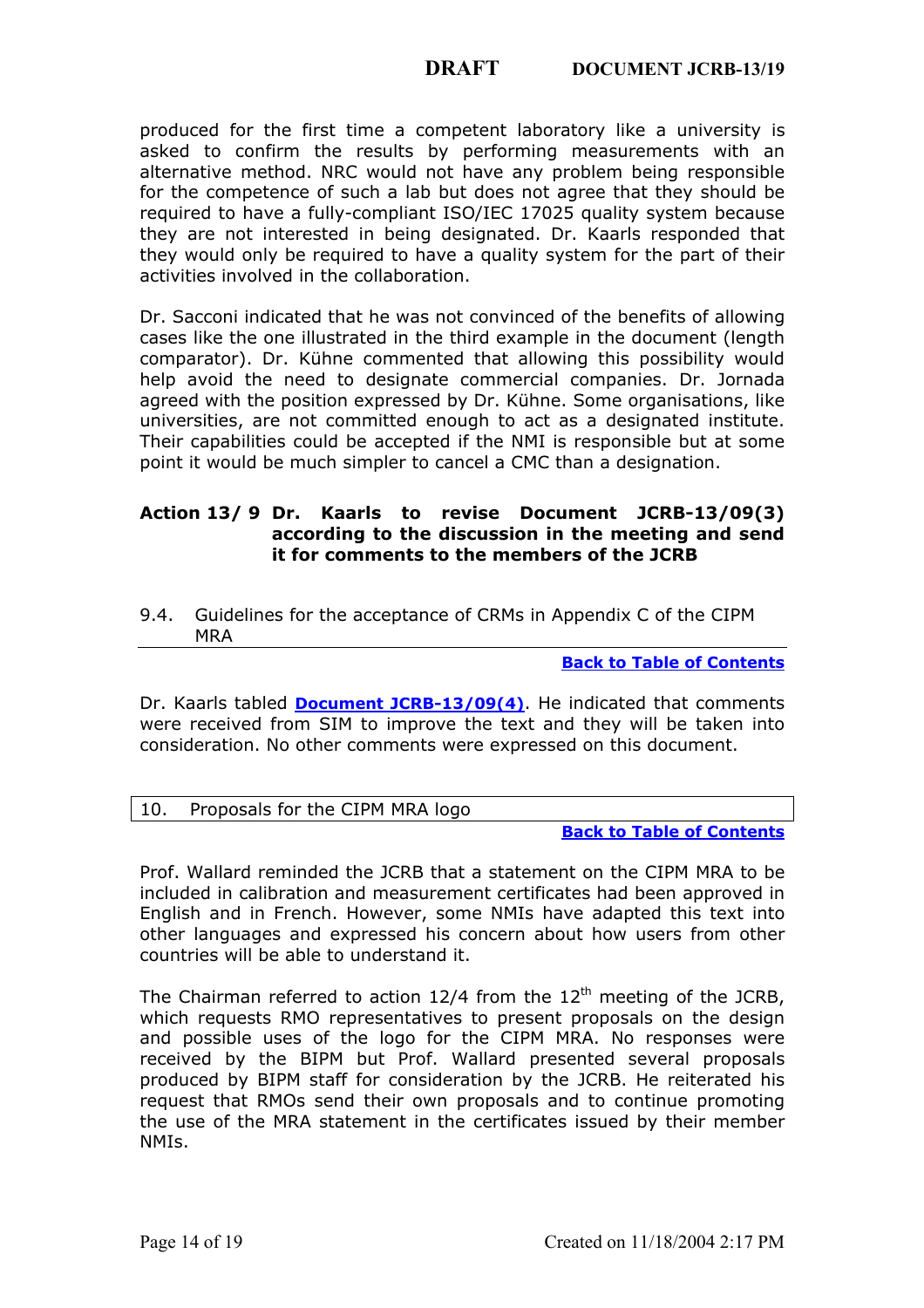# **Action 13/ 10 RMO Representatives to send proposals for the design and use of the logo for the CIPM MRA**

#### <span id="page-14-0"></span>11. Progress on JCDCMAS

#### **[Back to Table of Contents](#page-0-0)**

The Chairman informed the JCRB that the JCDCMAS decided that the Secretariat will be provided by the organisation hosting each annual meeting. This year it is being held by the IEC. The next meeting will be held at the OIML who will then become the JCDCMAS Secretary for the following year.

The Joint Committee has seen a slow but steady progress. It will be present at the 12<sup>th</sup> International Legal Metrology Conference, to be held in Berlin on 25-29 October 2004. Also, after many detailed discussions by all members, a background document describing the integrated system of metrology, accreditation and standards was developed and is available on the web page (see

**[http://www.bipm.org/cc/J](https://www.bipm.org/cc/JCDCMAS/Allowed/Background_documents/Background_paper_final.pdf)CDCMAS/Allowed/Background\_documents/B ackground paper final.pdf**). JCRB members are invited to provide the BIPM with comments on this document.

# **Action 13/ 11 RMO Representatives to send comments to the JCRB Chairman on the JCDCMAS Background document**

# <span id="page-14-1"></span>12. BIPM/ILAC Report on joint initiatives

#### **Back to Table of Contents**

The Chairman made a presentation on the joint BIPM/ILAC activities. He remarked that the relations between these two organisations are becoming increasingly important because they share a common mission. The BIPM has clarified for ILAC the quality system review process in the CIPM MRA and they have expressed their confidence. Both organisations have taken very similar positions in the recent discussions with ISO/CASCO with respect to the latest drafts of the 17000 series of standards. The BIPM has expressed its commitment to its approach on traceability and uncertainty and ILAC has requested guidance in answering accreditors' questions on issues like the earlier discussion on BMCs and CMCs.

Prof. Wallard indicated that ILAC and the BIPM plan to issue a common statement on what they believe is the proper relationship between NABs and NMIs. This opinion has been expressed at various conferences and presented to ISO but a formal statement will probably be issued next year. The NMI Directors will have a chance to express their view on this issue at the upcoming meeting.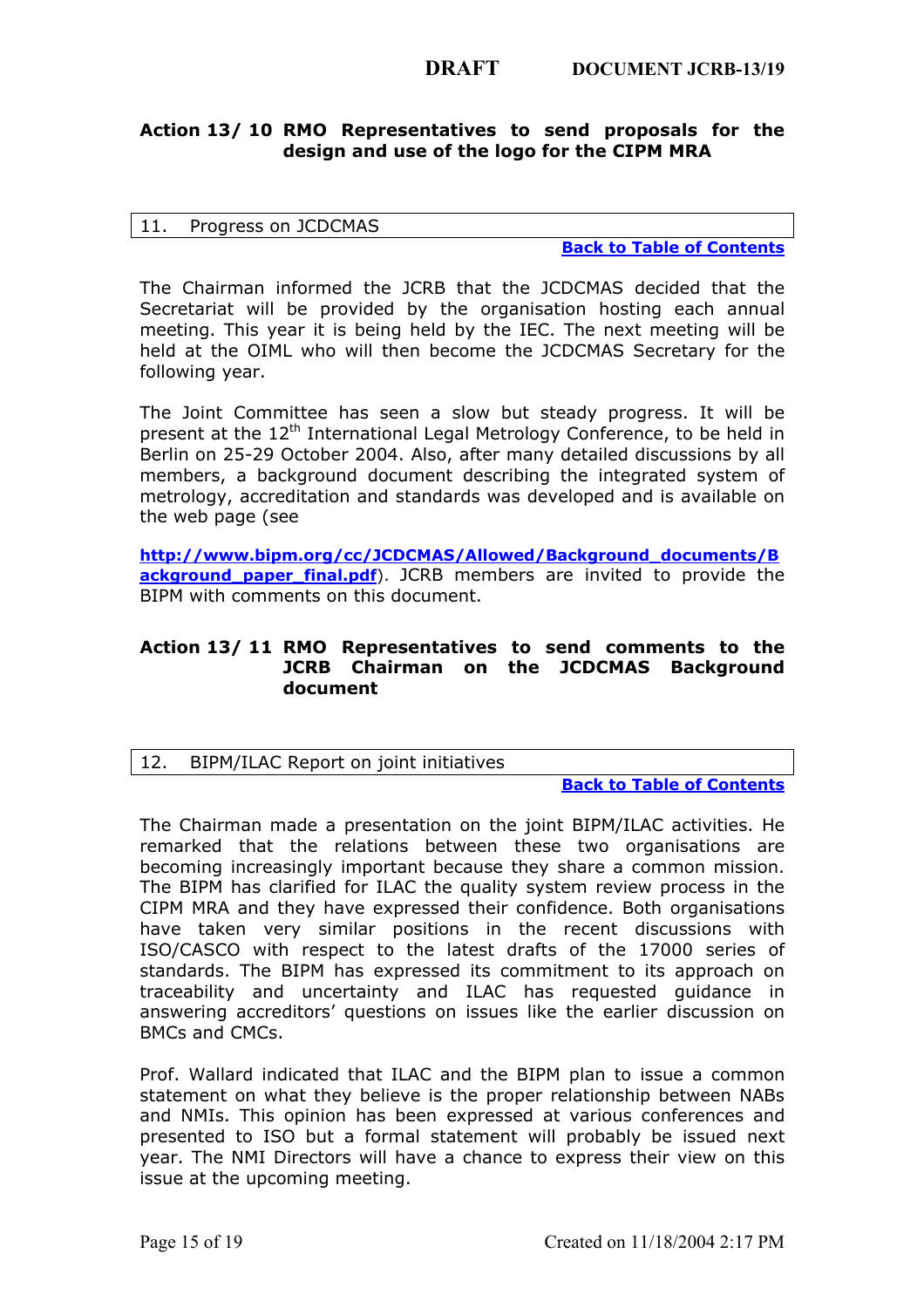Dr. Imai asked to clarify the discussions between ILAC and BIPM on ISO 17011. Prof. Wallard and Dr. Kaarls explained that, after a long discussion, CASCO agreed that calibration is not part of conformity assessment but they would like the VIM to include a definition of this last term. The standard was published in the previous week

Dr. Sacconi pointed out that EUROMET is preparing a position paper on the relationship between NABs and NMIs sating that both operations can be under the same roof. Dr. Kaarls commented that in ISO 17011 this is allowed as long as there is no risk of conflict following a risk analysis approach. He indicated that ISO DIS 17021 for certification systems follows a similar approach which has been approved. Dr. Kühne requested that there should be a declaration on the relationship between NABs and NMIs stating that they can both be under the same roof. He recalled that such a system has worked in Germany for over one hundred year without any problem but that some private companies see this as a competition.

Prof. Wallard responded that he will present this issue to the Directors in order to obtain their feedback and take it to the community at large.

### <span id="page-15-0"></span>13. Progress on JCTLM

**Back to Table of Contents**

Dr. Kaarls pointed out that there has been en enormous amount of interest in the development of a list of higher order CRMs. Several groups have been defined and they sorted the CRMs currently available in the market in three groups: alfa (traceable to the SI), beta (with pending questions on traceability) and gamma (not traceable to the SI). The list of alfa CRMs has been published in the web pages of the BIPM and the IFCC along with their methods. He also commented that there is a hierarchy of clinical laboratories that should be accredited according to the relevant standard. Prof. Wallard added that the EC has asked to use this database and that they are looking at the appropriate mechanisms for doing so.

Dr. Kaarls indicated that the BIPM is taking legal advice on its possible liability concerning the publication of this list of higher-order CRMs.

In relation to the food area, Dr. Kaarls informed the JCRB that there had been meetings with CODEX Alimentarius and other food-related bodies last year and a few weeks ago. There is a very high focus on traceability and uncertainty in these groups. The CCQM WGs have done a lot of work in this area but much more is still required. He does not believe a joint committee, parallel to the JCTLM, will be created in the food area but the CIPM organisations will monitor closely the work in this field.

Dr. Sacconi asked if it would be possible to organise a meeting where the NMIs that have experience in new areas like food or biotechnology could share their experiences with other NMIs in order to increase their awareness on the subject. Prof. Wallard commented that this would be a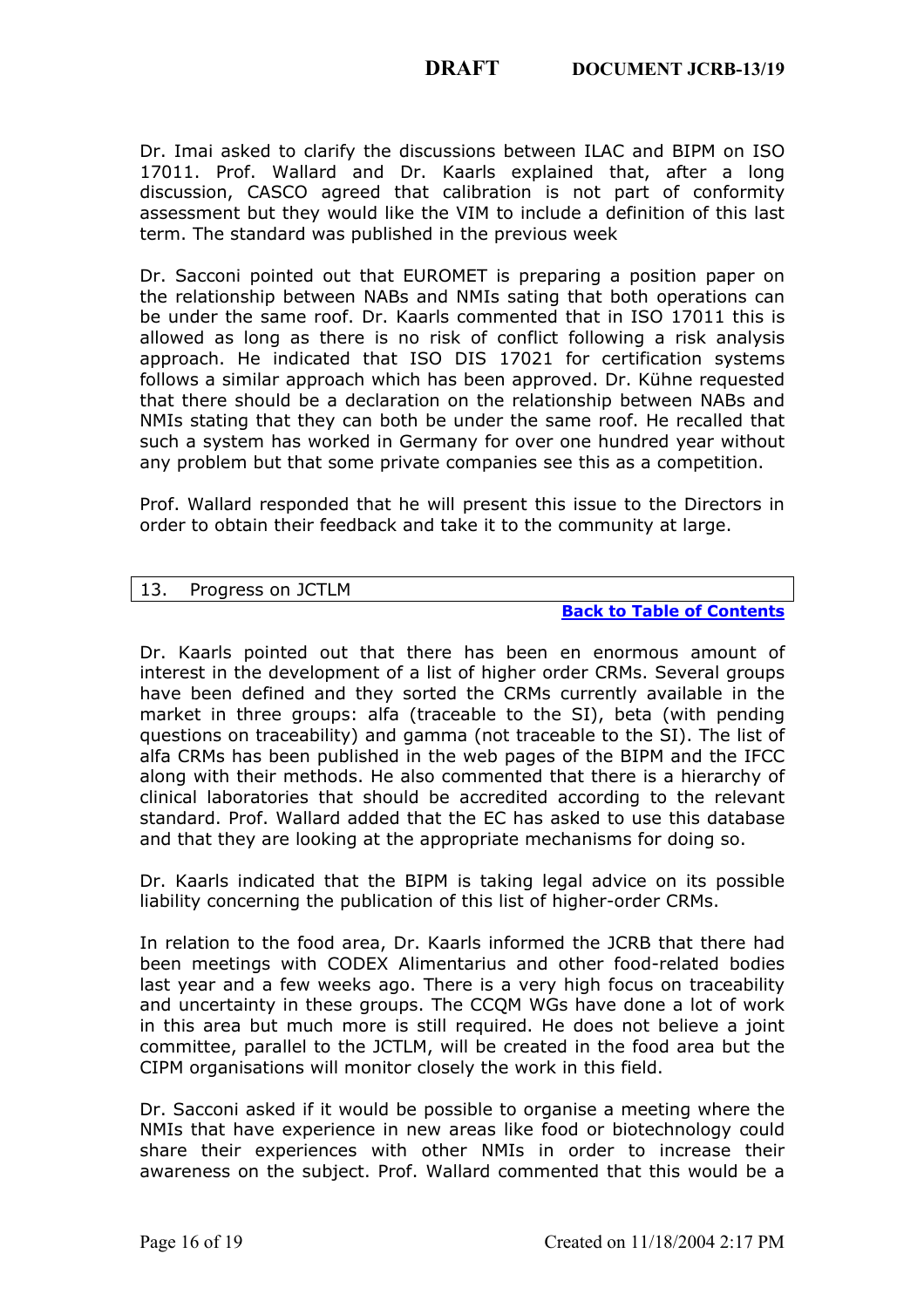good topic for a future meeting of Directors. Dr. Kaarls commented that organisations in the wine industry also have some activities that could be interesting for a presentation of in this forum.

#### <span id="page-16-0"></span>14. Progress on JCGM

#### **Back to Table of Contents**

The Chairman informed the group that a revised draft of the third edition of the VIM and a supplement to the GUM (Numerical methods for the propagation of distributions) have been sent out for consultation with the NMI community as well as to the communities of the joint committee members. He asked the JCRB members to remind their members to send their comments.

Dr. Sacconi suggested that it would be useful to have two rounds of comments so that NMIs could improve their contributions after looking at the first-round responses. Prof. Wallard expressed his opinion that such a system would take a very long time.

<span id="page-16-1"></span>

| 15. | Report on the MRA presentation at the WTO/TBT |
|-----|-----------------------------------------------|
|     | <b>Back to Table of Contents</b>              |

The Chairman informed the JCRB that he was invited to make a presentation on the CIPM MRA at a meeting of the Technical Barriers to Trade Committee of the World Trade Organisation. According to the draft minutes he received, the organisation recognises the potential contributions of the Metre Convention. Apparently, the attitude has changed with the appointment of a new Committee Chairman.

# <span id="page-16-2"></span>16. Other JCRB business

# **Back to Table of Contents**

Prof. Wallard commented that a meeting was held at the NPL to discuss the possibility of forming a working group on materials metrology. A proposal on this topic will be presented to the CIPM the following week.

Dr. Castelazo commented on the reports presented by the CCAUV and CCRI RMO Working Groups to the JCRB. Both groups report good progress in their CMC reviews and have noted the deadlines for implementation of quality systems established by the JCRB. They have requested the JCRB to post their guidance documents regarding completion of the CMC Excel files in the open section of the JCRB web page. The TC Chairs expressed their appreciation for the new mechanism for posting CMCs, for their review and for their approval.

Dr. Sacconi asked how the JCRB can assure that the CMCs are indeed supported by a quality system. Dr. Castelazo replied that the JCRB has given this responsibility to the RMOs.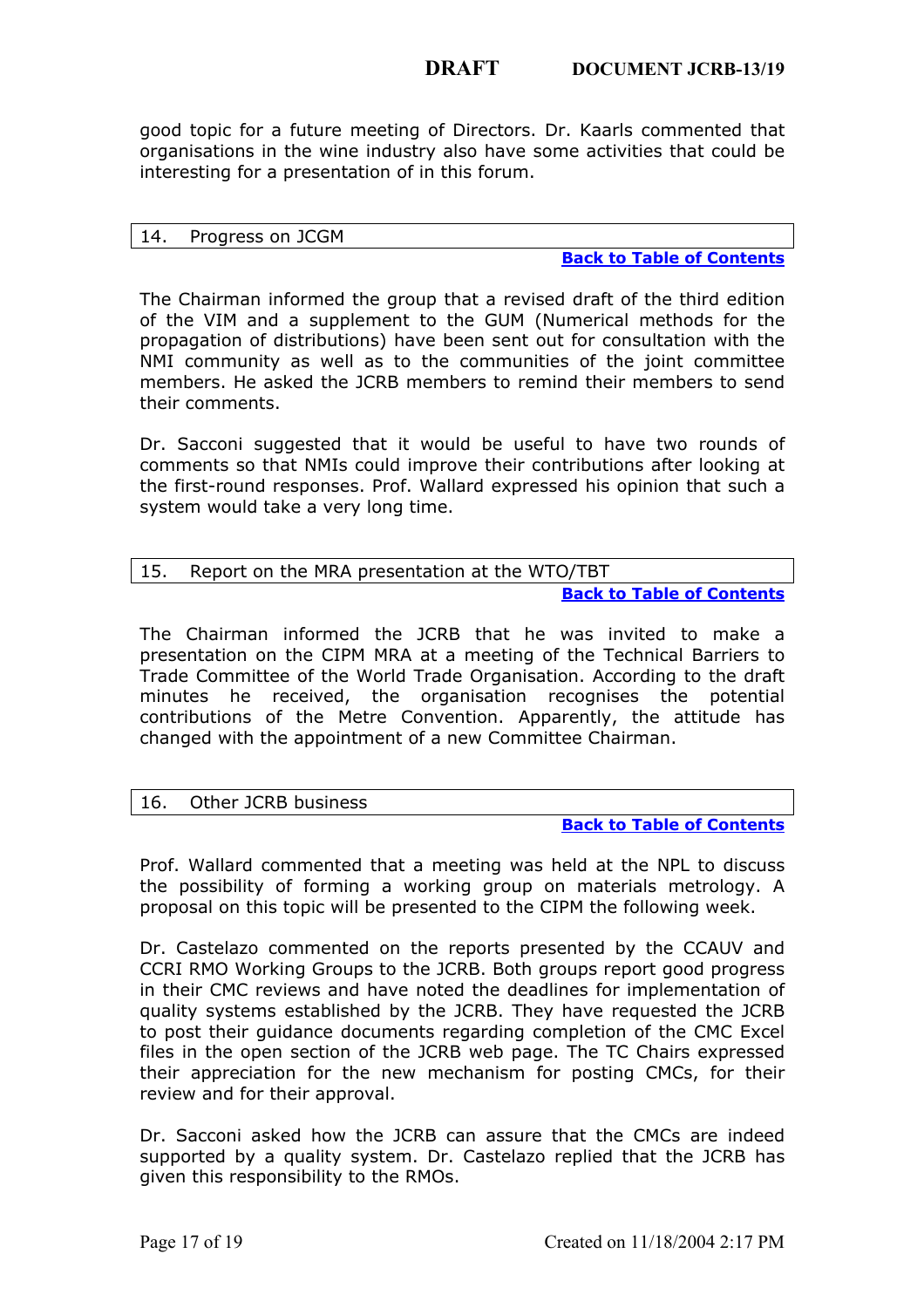# <span id="page-17-0"></span>16.1. Topics for the next JCRB

**Back to Table of Contents**

Mr. Lam suggested that an issue for the JCRB is a possible statement on subcontractors. Prof. Wallard added that the convenience of holding two meetings a year will continue to be discussed.

# <span id="page-17-1"></span>17. Date and place of next meeting

**Back to Table of Contents**

The 14<sup>th</sup> meeting of the JCRB will take place in Minsk, Belarus, on 11-12 May 2005.

Prof. Zhagora extended an invitation to attend this meeting at his home organization in Minsk. He informed the JCRB that a Workshop on the "Role of the CIPM MRA in international cooperation in the field of metrology and in supporting trade and economical interrelations" will be held on 11 May. The actual JCRB meeting will take place on the  $12<sup>th</sup>$ .

### <span id="page-17-2"></span>18. Close of meeting

**Back to Table of Contents**

<span id="page-17-3"></span>The Chairman closed the meeting and thanked all RMO delegations for their usual cooperation.

| 19. | Summary of action items |  |
|-----|-------------------------|--|
|-----|-------------------------|--|

**Back to Table of Contents**

| Action 13/1 RMO Representatives to circulate Document JCRB-           |      |
|-----------------------------------------------------------------------|------|
| 13/04(1) to their TC/WG Chairs for comments and                       |      |
| forward them to the JCRB Executive Secretary by 3                     |      |
| December 2004.                                                        |      |
| Action 13/2 The Executive Secretary to add step f)                    | from |
| Document JCRB-7/1 to Document 13/06(1) "JCRB                          |      |
| <b>Rules of Procedure for CMC entry into Appendix C"</b>              |      |
| and to distribute it to JCRB Members.                                 |      |
| Representatives to distribute the revised<br>Action 13/3 RMO          |      |
| Document JCRB-13/06(1) to their TC/WG Chairs for                      |      |
| comments and forward them to the JCRB Executive                       |      |
| <b>Secretary by 3 December 2004.</b>                                  |      |
| <b>Action 13/4 RMO Representatives to distribute Document JCRB-</b>   |      |
| 13/06(2) to their TC/WG Chairs for comments and                       |      |
| forward them to the JCRB Executive Secretary by 3                     |      |
| December 2004.                                                        |      |
| <b>Action 13/5 The Executive Secretary to develop a user's manual</b> |      |
| for the new web page and to release it for operation                  |      |
| by 1 November 2004.                                                   |      |